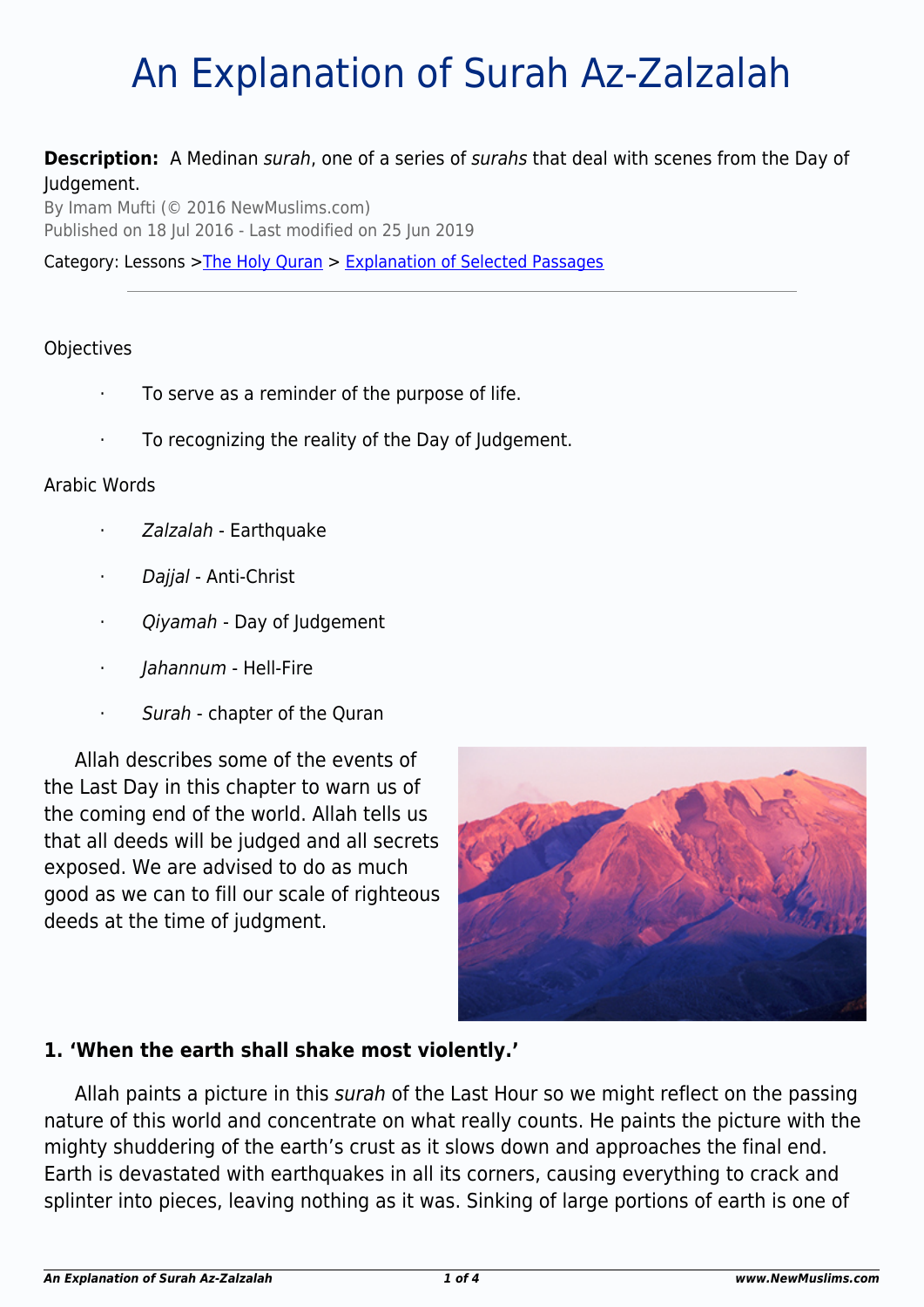the major signs prophesized to take place before Qiyamah. Prophet Muhammad said,

'It will not come till you see ten signs: the smoke, Dajjal, the beast, the rising of the sun from the West, the descent of Jesus, the Gog and Magog, the sinking of land in three locations, the East, the West, and in Arabia, followed by a huge fire which would begin in Yemen and drive people to their place of assembly.' $[1]$ 

## <span id="page-1-0"></span>**2. 'When the earth will throw up loads of dead bodies and treasures.'**

Allah continues to describe the awesome events that will happen to earth, one after another, while the surface of earth crumbles and cracks. Dead bodies and remains of corpses will pour out of their graves onto the earth's surface. Wherever anyone died, he will be recovered whether it is from the depths of the ocean, amidst the towering mountains, or even if the body was burned and reduced to ashes. In other surahs of the Quran, Allah describes some of the other events that will take place in the heavens and earth:

**"When the sky splits, the stars fall, the oceans boil, when graves are overturned." (Quran 82: 1-4)**

**"Do not forget the Day of** *Qiyamah* **when the sun is folded and will lose its light. When the stars fall down and cease to exist. When the mountains are made to fly about. When the pregnant camels are abandoned by their owners (people will have no interest in their valuables). When even the wild beasts are gathered. When the oceans are set alight to boil. When souls are joined." (Quran 81:1-7)**

The stage is now set for final judgment and all that was hidden in the world will be exposed. This refers to our hidden deeds and intentions which Allah may have covered in this life, but will expose and judge on the Last Day. Everyone's faults will not be exposed on that Day; Allah's mercy will cover true believers. Prophet Muhammad said, 'The righteous servant whose faults Allah concealed in this world, will also have his faults concealed by Allah on the Day of Resurrection.['\[2\]](#page-3-1)

### <span id="page-1-1"></span>**3. 'And man will ask, "What is the matter with her, why is she doing this?'**

The human beings left after the earthquakes and eruptions will cry in horror as they see before their eyes graves upturned and their contents poured out. Madly they will ask themselves and those around them,

'What in the world is going on?' Those who will remain towards the end of the world will be the most corrupt and degenerate of humanity as the Prophet said,

<span id="page-1-2"></span>'The Last Hour will not come except upon the most evil of mankind.'**[\[3\]](#page-3-2)**

<span id="page-1-3"></span>'Allah will send a fragrant wind by which everyone who has even a mustard seed's weight of faith will die, and only those who have no goodness will survive. They will revert to the pagan religions of their forefathers.'**[\[4\]](#page-3-3)**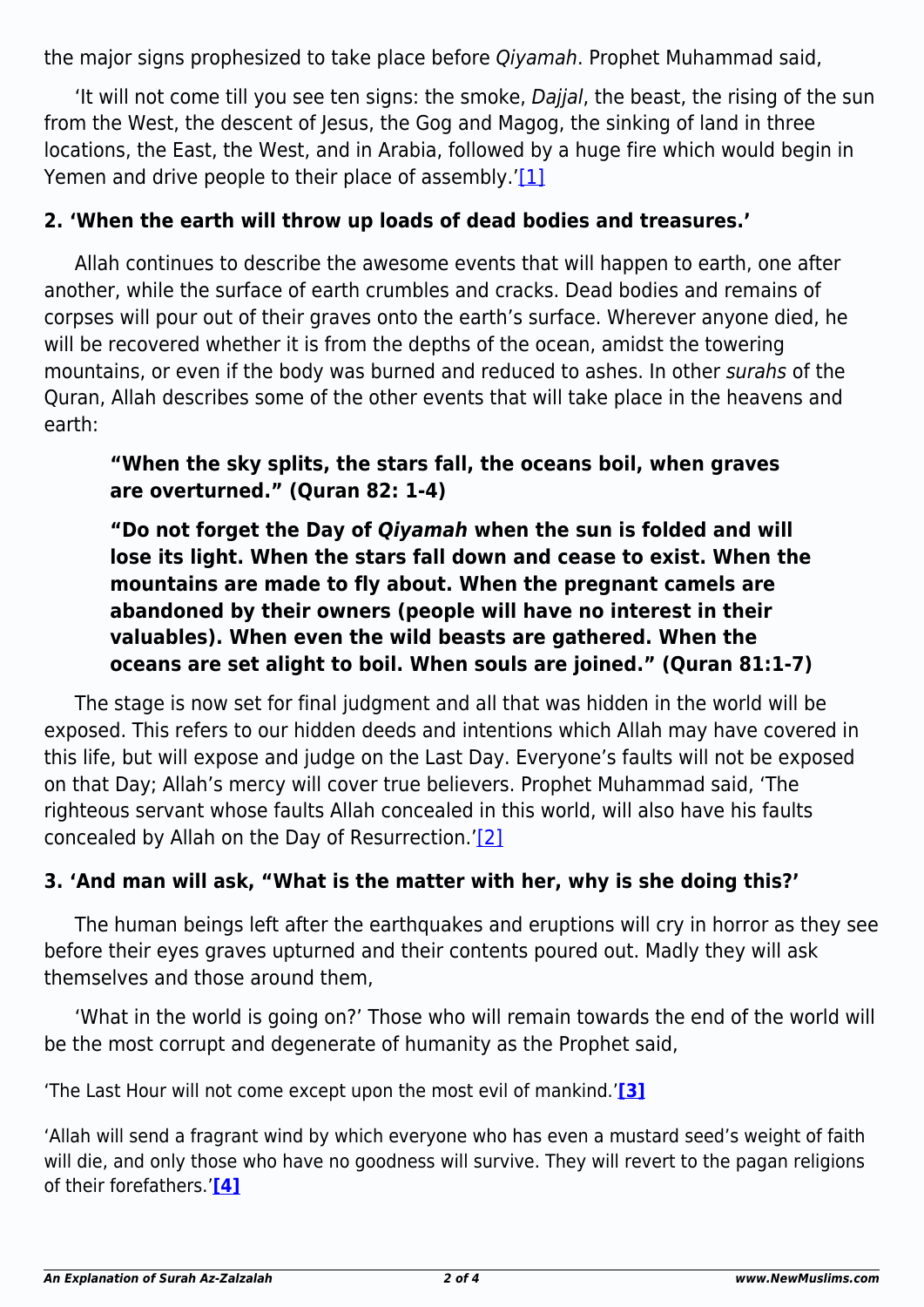People will go back to worshipping idols like their ancestors.

# **4. 'On that day earth will narrate her stories.'**

Earth will inform them of the secret behind all this destruction. The earth will tell them in its own way that the final judgment has arrived and the time for answering all that was done before in this life has come.

## **5. 'The earth will do this because your Lord will command her to do so.'**

It is by Allah's permission that earth will inform the last of mankind of the cause of all devastation and the expulsion of the dead shortly before earth is destroyed itself. Earth will speak, that is strange! But, Allah is able to make all of His creation speak as He has informed us in the Quran,

**"Until when they arrive there (to** *Jahannum***), their ears, eyes, and skins will testify against them about what they did in the world. They will say to their skins, 'Why do you testify against us?' They will reply, 'Allah, Who gives speech to everything has enabled us to speak. It was He who created you the first time and to Him is your return.'" (Quran 47:20-21)**

## **6. 'On that day people will return to the Plain of Resurrection in different groups to witness the consequences of their actions.'**

When all these events will take place, all mankind will return from dead, no one recognizing the other. All earthly ties will be broken and each will be concerned with himself. Allah describes it as:

**"On the Day man will run from his brother, his mother, his father, his wife, and his sons. On that Day every one of them will be preoccupies with concern for his own plight that will make him forget another." (Quran 80:34-37)**

# **7-8. 'Then whoever has sincerely done an atom's weight of good will see it and whoever has done an atom's weight of evil (without securing Allah's forgiveness for it) will see it.'**

No matter how insignificant and small an act of good or evil may be, it has to be recorded by the angels of the right and left. On that Day, complete records will be presented before us. That's why we should not consider any deed to be of no value, but we should strive to accomplish all good we can do as it won't be lost or forgotten. Prophet Muhammad said,

<span id="page-2-0"></span>'Don't scorn any form of good, do it even if it is only meeting your brother with a smiling face.'**[\[5\]](#page-3-4)**

You can memorize this surah from here:

<http://www.mounthira.com/learning/surah/099-az-zalzalah/>